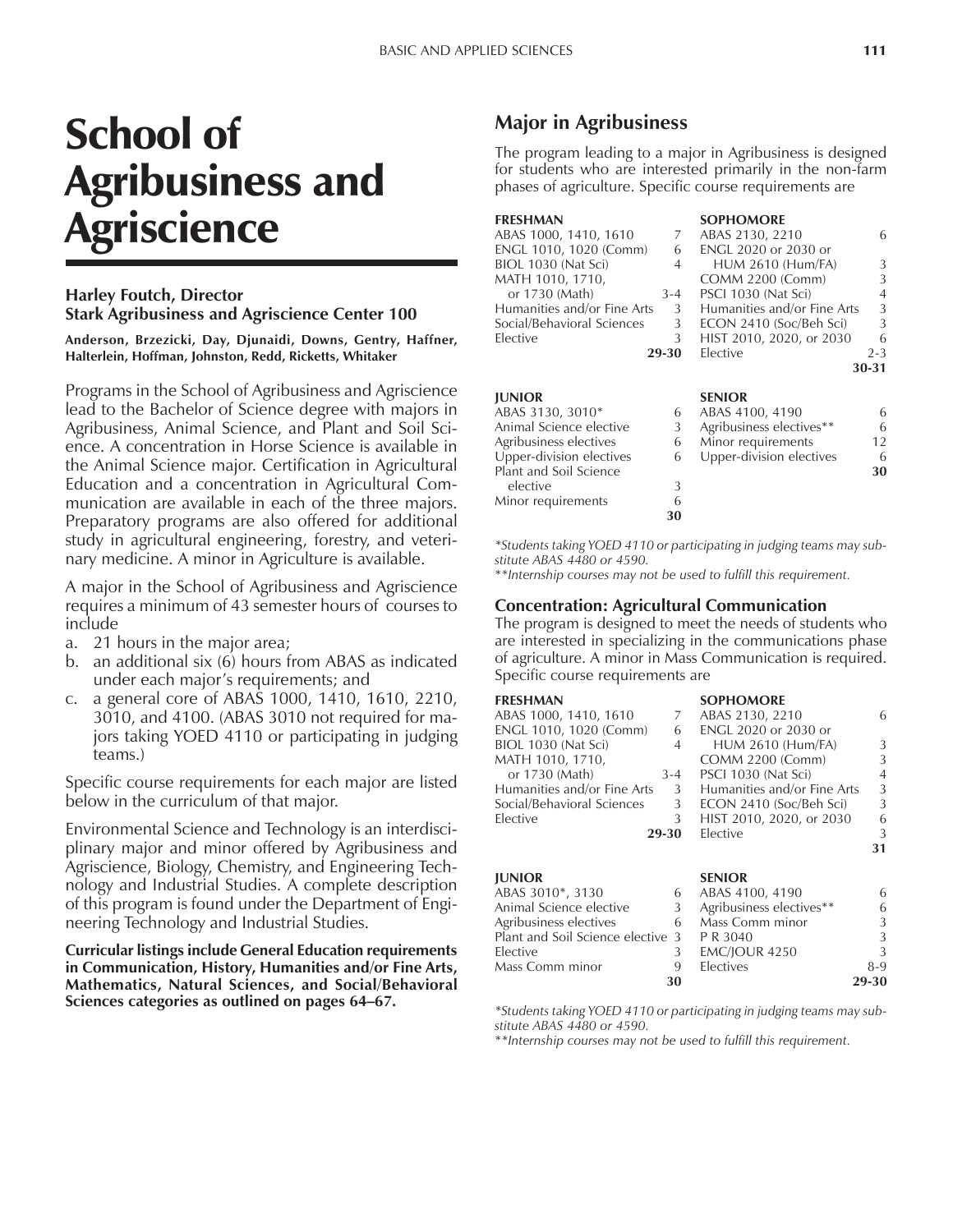#### **Certification in Agricultural Education**

Agribusiness majors seeking certification to teach agricultural education in secondary schools (grades 7-12) must complete (1) the Agribusiness major, (2) a minor in Secondary Education, and (3) professional agricultural education courses. Specific course requirements are

| <b>FRESHMAN</b>             |         | <b>SOPHOMORE</b>            |               |
|-----------------------------|---------|-----------------------------|---------------|
| ABAS 1000, 1410, 1610,      |         | ABAS 3440, 3600             | 6             |
| 2230                        | 10      | ENGL 2020 or 2030 or        |               |
| ENGL 1010, 1020 (Comm)      | 6       | <b>HUM 2610 (Hum/FA)</b>    | 3             |
| BIOL 1030 (Nat Sci)         | 4       | Social/Behavioral Sciences  | $\mathcal{L}$ |
| MATH 1010,1710, or          |         | PSCI 1030 (Nat Sci)         | 4             |
| 1730 (Math)                 | $3 - 4$ | Humanities and/or Fine Arts | 3             |
| Humanities and/or Fine Arts | 3       | ECON 2410 (Soc/Beh Sci)     | 3             |
| <b>FOED 1110§</b>           | 3       | HIST 2010, 2020, or 2030    | 6             |
|                             | 29-30   | <b>FOED 2110§</b>           | 3             |
|                             |         |                             | 31            |

| <b>IUNIOR</b>                    |         | <b>SENIOR</b>                 |    |
|----------------------------------|---------|-------------------------------|----|
| ABAS 2210, 3130, 3340            |         | Agribusiness electives*       | 12 |
| <b>COMM 2200 (Comm)</b>          |         | Secondary Education minor§ 15 |    |
| ABAS 4190, 4210, 4220,           |         | ABAS 4250                     | 3  |
| 4230                             | 12      |                               | 30 |
| Secondary Education minor $\S$ 6 |         |                               |    |
| Elective                         | $0 - 1$ |                               |    |
|                                  | 30-31   |                               |    |

\**Internship courses may not be used to fulfill this requirement. ßPlease see page Department of Educational Leadership on page 201 for Secondary Education minor requirements.*

# **Major in Animal Science**

The program leading to a major in Animal Science is designed to offer preparation for leadership careers in livestock and related industries. Specific course requirements are

**FRESHMAN SOPHOMORE**<br>ABAS 1000, 1410, 1610 7 ABAS 2210 ABAS 1000, 1410, 1610 7 ABAS 2210 3<br>ENGL 1010, 1020 (Comm) 6 COMM 2200 (Comm) 3 ENGL 1010, 1020 (Comm) 6 COMM 2200 (Comm) 3 BIOL 1110 (Nat Sci) 4 ENGL 2020 or 2030 or BIOL 1120 4 HUM 2610 (Hum/FA) 3<br>MATH 1010, 1710, CHEM 1010 (Nat Sci) 4 CHEM 1010 (Nat Sci)<br>3-4 CHEM 1020 or 1730 (Math) 3-4 CHEM 1020 4 Humanities and/or Fine Arts 3 Social/Behavioral Sciences 3 Social/Behavioral Sciences 3 Humanities and/or Fine Arts 30-31 HIST 2010, 2020, or 2030 **30-31** HIST 2010, 2020, or 2030 6 **29**

| <b>IUNIOR</b>           |    | <b>SENIOR</b>               |          |
|-------------------------|----|-----------------------------|----------|
| ABAS 3130; 3340 or 4310 |    | ABAS 4410, 4510             | 6        |
| ABAS 3010*              |    | Animal Science electives**  | 6        |
| ABAS 4100, 3440, 3420   | 9  | Minor requirements          | 6        |
| Minor requirements      | 12 | Upper-division electives    | $9 - 10$ |
|                         | 30 | Animal Science/Agribusiness |          |
|                         |    | elective                    |          |
|                         |    |                             | 30-31    |

*\*Students taking YOED 4110 or participating in judging teams may substitute ABAS 4480 or 4590.*

*\*\*Electives must come from the following courses: ABAS 3430, 3470, 3480, 3490, 3500, 3540, 4090, 4470, 4520, 4860.*

#### **Concentration: Agricultural Communication**

The program is designed to meet the needs of students who are interested in specializing in the communications phase of agriculture. A minor in Mass Communication is required. Specific course requirements are

| <b>FRESHMAN</b>             |         | <b>SOPHOMORE</b>            |                |
|-----------------------------|---------|-----------------------------|----------------|
| ABAS 1000, 1410, 1610       | 7       | <b>ABAS 2210</b>            | 3              |
| ENGL 1010, 1020 (Comm)      | 6       | ENGL 2020 or 2030 or        |                |
| BIOL 1110 (Nat Sci)         | 4       | <b>HUM 2610 (Hum/FA)</b>    | 3              |
| <b>BIOL 1120</b>            | 4       | <b>COMM 2200 (Comm)</b>     | 3              |
| MATH 1010, 1710, or         |         | CHEM 1010 (Nat Sci)         | 4              |
| 1730 (Math)                 | $3 - 4$ | <b>CHEM 1020</b>            | $\overline{4}$ |
| Humanities and/or Fine Arts | 3       | Humanities and/or Fine Arts | 3              |
| Social/Behavioral Sciences  | 3       | HIST 2010, 2020, or 2030    | 6              |
|                             | 30-31   | Social/Behavioral Sciences  | 3              |
|                             |         |                             | 29             |
| <b>JUNIOR</b>               |         | <b>SENIOR</b>               |                |
| ABAS 3130; 3340 or 4310     | 6       | ABAS 4410, 4510             | 6              |
| ABAS 3010*, 4100, 3440,     |         | Animal Science electives**  | 6              |
| 3420                        | 12      | P R 3040                    | 3              |
| Mass Comm minor             | 12      | <b>EMC/JOUR 4250</b>        | 3              |
|                             | 30      | Electives                   | $9 - 10$       |
|                             |         | Animal Science/Agribusiness |                |
|                             |         | elective                    | 3              |
|                             |         |                             | 30-31          |
|                             |         |                             |                |

*\*Students taking YOED 4110 or participating in judging teams may substitute ABAS 4480 or 4590.*

*\*\*Electives must come from the following courses: ABAS 3430, 3470, 3480, 3490, 3500, 3540, 4090, 4470, 4520, 4860.*

#### **Certification in Agricultural Education**

Animal Science majors seeking certification to teach agricultural education in secondary schools (grades 7-12) must complete (1) the Animal Science major, (2) a minor in Secondary Education, and (3) professional agricultural education courses. Specific course requirements are

| <b>FRESHMAN</b>             |                | <b>SOPHOMORE</b>            |               |
|-----------------------------|----------------|-----------------------------|---------------|
| ABAS 1000, 1410, 1610,      |                | ABAS 2210, 3130, 3440       | 9             |
| 2230                        | 10             | <b>ENGL 2020 or 2030 or</b> |               |
| ENGL 1010, 1020 (Comm)      | 6              | <b>HUM 2610 (Hum/FA)</b>    | 3             |
| BIOL 1030 (Nat Sci)         | $\overline{4}$ | Social/Behavioral Sciences  | $\mathcal{L}$ |
| MATH 1010, 1710, or         |                | PSCI 1030 (Nat Sci)         | 4             |
| 1730 (Math)                 | $3 - 4$        | Humanities and/or Fine Arts | 3             |
| Humanities and/or Fine Arts | 3              | HIST 2010, 2020, or 2030    | 6             |
| Social/Behavioral Sciences  | 3              | <b>FOED 21109</b>           | 3             |
| <b>FOED 11109</b>           | 3              |                             | 31            |
|                             | 32-33          |                             |               |
| <b>JUNIOR</b>               |                | <b>SENIOR</b>               |               |
| ABAS 3340, 3420, 4410,      |                | ABAS 4250, 3600             | 6             |
| 4510                        | 12             | Animal Science electives*   | 6             |
|                             |                |                             |               |

COMM 2200 (Comm) 3 Secondary Education minorß 15 ABAS 4210, 4220, 4230 Secondary Education minor§ 6 Elective 0-1 **30-31**

*\*Electives must come from the following courses: ABAS 3430, 3470, 3480, 3490, 3500, 3540, 4090, 4470, 4520, 4860.*

*ßPlease see page Department of Educational Leadership on page 201 for Secondary Education minor requirements.*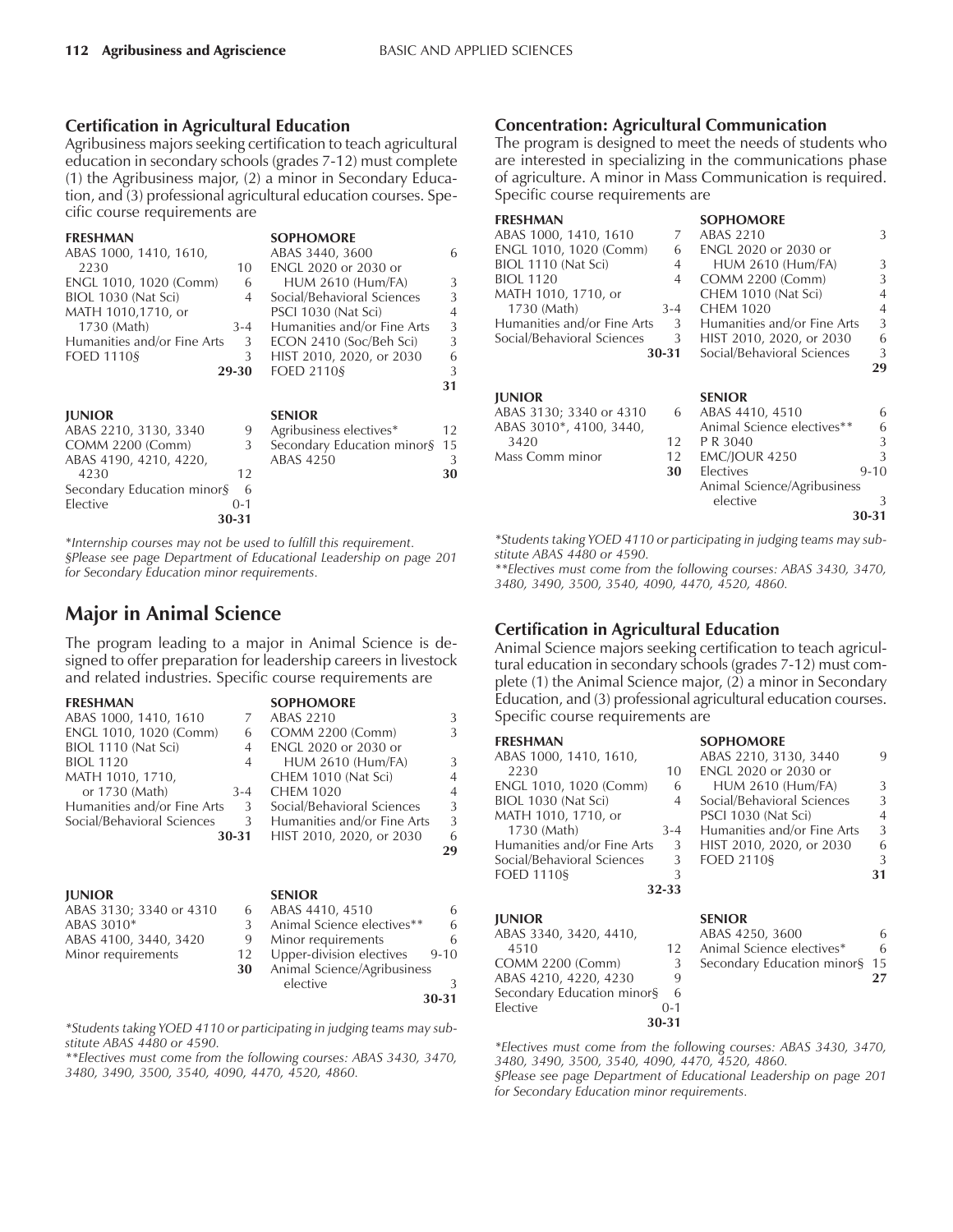#### **Concentration: Horse Science**

The Horse Science concentration is designed to meet the needs of persons majoring in Animal Science who wish to emphasize horse science and related courses. Specific requirements are

| <b>FRESHMAN</b>             |         | <b>SOPHOMORE</b>            |                |
|-----------------------------|---------|-----------------------------|----------------|
| ABAS 1000, 1410, 1610       | 7       | ABAS 2210                   | 3              |
| ENGL 1010, 1020 (Comm)      | 6       | COMM 2200 (Comm)            | 3              |
| BIOL 1110 (Nat Sci)         | 4       | <b>ENGL 2020 or 2030 or</b> |                |
| <b>BIOL 1120</b>            | 4       | <b>HUM 2610 (Hum/FA)</b>    | 3              |
| MATH 1010, 1710, or         |         | CHEM 1010 (Nat Sci)         | $\overline{4}$ |
| 1730 (Math)                 | $3 - 4$ | <b>CHEM 1020</b>            | 4              |
| Humanities and/or Fine Arts | 3       | Humanities and/or Fine Arts | 3              |
| Social/Behavioral Sciences  | 3       | Social/Behavioral Sciences  | 3              |
|                             | 30-31   | HIST 2010, 2020, or 2030    | 6              |
|                             |         |                             | 29             |
| <b>JUNIOR</b>               |         | <b>SENIOR</b>               |                |
| ABAS 3010*, 3130, 3340      | 9       | ABAS 3040, 3410, 4090,      |                |
| ABAS 4100, 3440, 2400       | 9       | 4460                        | 13             |
| Minor requirements          | 12      | Animal Science/Agribusiness |                |
|                             | 30      | elective                    | 3              |
|                             |         | Minor requirements          | 6              |
|                             |         | Upper-division electives    | 8-9            |
|                             |         |                             | 30-31          |

*\*Students taking YOED 4110 or participating in judging teams may substitute ABAS 4480 or 4590.*

### **Major in Plant and Soil Science**

The program leading to a major in Plant and Soil Science is designed for students interested in agronomy, horticulture, and/or soil sciences. Students may choose to concentrate on either one of these areas within this major. Specific course requirements are

| <b>FRESHMAN</b>               |                | <b>SOPHOMORE</b>            |    |
|-------------------------------|----------------|-----------------------------|----|
| ABAS 1000, 1410, 1610         | 7              | ABAS 2210                   | 3  |
| ENGL 1010, 1020 (Comm)        | 6              | COMM 2200 (Comm)            | 3  |
| BIOL 1110 (Nat Sci)           | 4              | ENGL 2020 or 2030 or        |    |
| <b>BIOL 1120</b>              | $\overline{4}$ | <b>HUM 2610 (Hum/FA)</b>    | 3  |
| MATH 1010, 1710, or           |                | CHEM 1010 (Nat Sci)         | 4  |
| 1730 (Math)                   | $3 - 4$        | <b>CHEM 1020</b>            | 4  |
| Humanities and/or Fine Arts   | 3              | Social/Behavioral Sciences  | 3  |
| Social/Behavioral Sciences    | 3              | Humanities and/or Fine Arts | 3  |
|                               | 30-31          | HIST 2010, 2020, or 2030    | 6  |
|                               |                |                             | 29 |
| <b>JUNIOR</b>                 |                | <b>SENIOR</b>               |    |
| ABAS 3010*, 3340              | 6              | ABAS 3130, 4100             | 6  |
| Agribusiness elective         | 3              | Plant and Soil Science      |    |
| <b>Plant and Soil Science</b> |                | electives                   | 9  |
| electives                     | 9              | Minor requirements          | 6  |
| Minor requirements            | 12             | Upper-division electives    | 10 |

*\*Students taking YOED 4110 or participating in judging teams may substitute ABAS 4480 or 4590.*

**30 31**

#### **Concentration: Agricultural Communication**

The program is designed to meet the needs of students who are interested in specializing in the communications phase of agriculture. A minor in Mass Communication is required. Specific course requirements are

| <b>FRESHMAN</b>             |       | <b>SOPHOMORE</b>            |          |
|-----------------------------|-------|-----------------------------|----------|
| ABAS 1000, 1410, 1610       | 7     | ABAS 2210                   | 3        |
| ENGL 1010, 1020 (Comm)      | 6     | <b>ENGL 2020 or 2030 or</b> |          |
| BIOL 1110 (Nat Sci)         | 4     | <b>HUM 2610 (Hum/FA)</b>    | 3        |
| <b>BIOL 1120</b>            | 4     | COMM 2200 (Comm)            | 3        |
| MATH 1010, 1710, or         |       | CHEM 1010 (Nat Sci)         | 4        |
| or 1730 (Math)              | $3-4$ | <b>CHEM 1020</b>            | 4        |
| Humanities and/or Fine Arts | 3     | Humanities and/or Fine Arts | 3        |
| Social/Behavioral Sciences  | 3     | HIST 2010, 2020, or 2030    | 6        |
|                             | 30-31 | Social/Behavioral Sciences  | 3        |
|                             |       |                             | 29       |
|                             |       |                             |          |
| <b>JUNIOR</b>               |       | <b>SENIOR</b>               |          |
| ABAS 3010, 3340             | 6     | ABAS 3130, 4100             | 6        |
| Agribusiness elective       | 3     | Plant and Soil Science      |          |
| Plant and Soil Science      |       | electives                   | 9        |
| electives                   | 9     | <b>EMC/JOUR 4250</b>        | 3        |
| Mass Comm minor             | 9     | Mass Comm minor             | 3        |
|                             |       |                             |          |
| P R 3040                    | 3     | Upper-division electives    | $9 - 10$ |

*\*Students taking YOED 4110 or participating in judging teams may substitute ABAS 4480 or 4590.*

#### **Certification in Agricultural Education**

Plant and Soil Science majors seeking certification to teach agricultural education in secondary schools (grades 7-12) must complete (1) the Plant and Soil Science major, (2) a minor in Secondary Education, and (3) professional agricultural education courses. Specific course requirements are

| <b>FRESHMAN</b>             |         | <b>SOPHOMORE</b>            |                |
|-----------------------------|---------|-----------------------------|----------------|
| ABAS 1000, 1410, 1610,      |         | ABAS 2210, 3440, 3600       | q              |
| 2230                        | 10      | ENGL 2020 or 2030 or        |                |
| ENGL 1010, 1020 (Comm)      | 6       | <b>HUM 2610 (Hum/FA)</b>    | 3              |
| BIOL 1030 (Nat Sci)         | 4       | Social/Behavioral Sciences  | 3              |
| MATH 1010, 1710, or         |         | PSCI 1030 (Nat Sci)         | $\overline{4}$ |
| 1730 (Math)                 | $3 - 4$ | Humanities and/or Fine Arts | 3              |
| Humanities and/or Fine Arts | 3       | HIST 2010, 2020, or 2030    | 6              |
| Social/Behavioral Sciences  | 3       | <b>FOED 2110§</b>           | 3              |
| <b>FOED 11109</b>           | 3       |                             | 31             |
|                             | 32-33   |                             |                |
|                             |         |                             |                |

| 9                               | Plant and Soil Science |                                                |
|---------------------------------|------------------------|------------------------------------------------|
| 3                               | electives              | 12.                                            |
| 9                               |                        |                                                |
| Secondary Education minor§<br>6 |                        |                                                |
| $0 - 1$                         |                        |                                                |
|                                 |                        |                                                |
|                                 |                        |                                                |
| 30-31                           |                        |                                                |
|                                 |                        | <b>SENIOR</b><br>Secondary Education minor§ 15 |

For certification to teach agriscience, students should see advisor.

*ßPlease see page Department of Educational Leadership on page 201 for Secondary Education minor requirements.*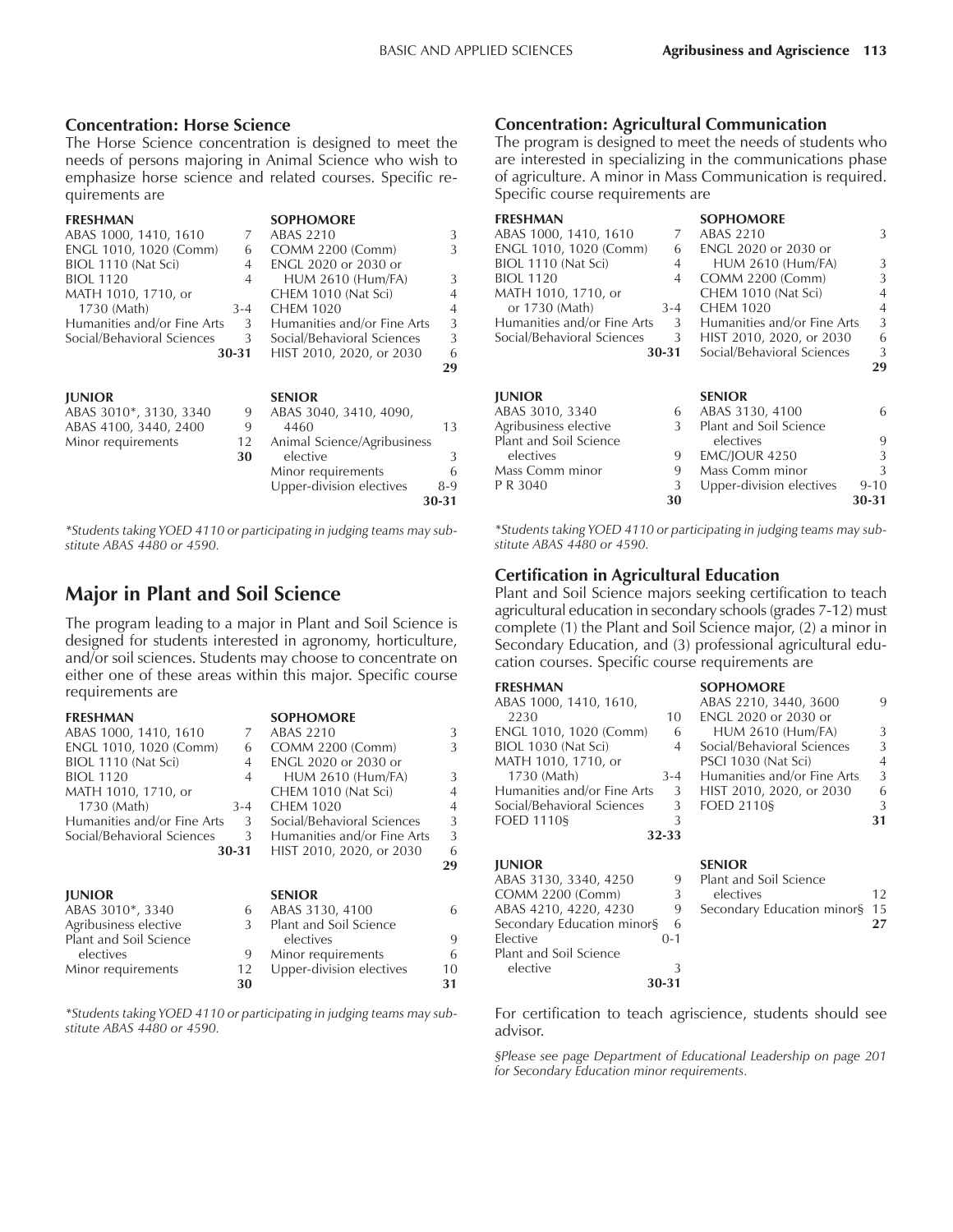#### **Minor**

A minor in Agriculture consists of 18 semester hours, with at least 3 hours at the upper-division level, selected with the approval of the school director.

# **Pre-Agricultural Engineering**

A two-year pre-agricultural engineering program is offered by cooperative agreement with the University of Tennessee and requires two years of study at that school to meet the requirements for a Bachelor of Science degree in agricultural engineering. These courses also may be transferred to programs at other universities.

| <b>FRESHMAN</b>    |    | <b>SOPHOMORE</b> |                |
|--------------------|----|------------------|----------------|
| English 1010, 1020 | 6  | MATH 3110, 3120  | 7              |
| CHEM 1110, 1120    | 8  | PHYS 2110, 2111  | $\overline{4}$ |
| MATH 1910, 1920    | 8  | ET 3830, 3840    | 6              |
| ET 2310, 3360      |    | 6 ET 3860, 4970  | 6              |
| ET 1840            | 3  | ABAS 1610, 3340  | 6              |
|                    | 31 | <b>COMM 2200</b> | 3              |
|                    |    |                  | 32             |

#### **JUNIOR**

|                         | Other courses that could be taken at MTSU and transferred include |  |
|-------------------------|-------------------------------------------------------------------|--|
| HIST 2010, 2020         | 6 MATH 2010                                                       |  |
| Sociology or Psychology | 3 ECON 2410                                                       |  |

# **Pre-Forestry**

A two-year pre-forestry program is offered by cooperative agreement with the University of Tennessee which offers two curricula in forestry:

- 1. Forest Resource Management
- 2. Wildlife and Fisheries Science

Two years of additional study are necessary to meet the requirements for a Bachelor of Science degree in forestry. These courses also may be transferred to programs in other universities.

| <b>FRESHMAN</b>  |    | <b>SOPHOMORE</b> |                |
|------------------|----|------------------|----------------|
| BIOL 1110, 1120  | 8  | CHEM 1010, 1020  | 8              |
| ENGL 1010, 1020  | 6  | <b>GEOL 1040</b> | $\overline{4}$ |
| <b>ABAS 1610</b> | 3  | ECON 2410, 2420  | 6              |
| ABAS 3630        | 3  | Literature       | 3              |
| MATH 1710, 1720  | 6  | <b>MATH 1530</b> | 3              |
| <b>PHYS 1300</b> | 3  | ABAS 3340        | 3              |
| <b>COMM 2200</b> | 3  | <b>CSCI 1150</b> | 3              |
|                  | 32 |                  | 30             |



# **Preparation for Studying Veterinary Medicine**

Students who wish to pursue studies in veterinary medicine should follow the appropriate catalog requirements at institutions offering advanced degrees in the field. The following curriculum will enable a student to continue in a standard veterinary curriculum to complete work for a degree in veterinary medicine:

| ENGL 1010, 1020       | 6       |
|-----------------------|---------|
|                       |         |
| CHEM 1110, 1120       | 8       |
| BIOL 1110, 1120       | 8       |
| Humanities and Social |         |
| Science*              | 18      |
| PHYS 2010, 2011,      |         |
| 2020, 2021            | 8       |
| CHEM 3010, 3020       | 8       |
| BIOL 2120, 4210**     | 8       |
| <b>CHEM 3530</b>      | 4       |
| Math***               | $0 - 6$ |
|                       | 68-74   |
|                       |         |

*\*May include English literature, speech, music, art, philosophy, religion, language, history, economics, anthropology, medical vocabulary, political science, psychology, sociology, and geography.*

*\*\*Should have had organic chemistry plus BIOL 1110, 1120, and 2120 prior.*

*\*\*\*MATH 1710 and/or 1720 should be taken if student needs background for Physics.*

The above requirements represent the very minimum, and those students without an adequate farm background could benefit by taking such agriculture courses as feeds and feeding, elements of animal science, livestock management, livestock production courses, and animal nutrition. An introduction to physiology would also be helpful. Many students who are accepted to a professional veterinary program first complete the four-year Animal Science major at MTSU and earn the B.S. degree

# **Courses in Agribusiness and Agriscience [ABAS]**

#### **Agribusiness**

- **2130 Introduction to Agribusiness.** Three credits. Nature, scope, importance, and relationship to the general economy.
- **3130 Principles of Agricultural Economics.** Three credits. Applying the principles of economics to agricultural problems.
- **3490 Poultry Production and Marketing.** Three credits. (Also listed under Agribusiness.) Prerequisites: ABAS 1410; junior-level classification or higher. A comprehensive study of commercial chicken production. Topics include the structure of the U.S. commercial chicken industries; poultry housing and equipment; broiler, broiler breeder, hatchery, and commercial layer management; and poultry/egg processing. Field trips used to supplement course materials. Two lectures and one laboratory. Offered spring only.
- **3810 Milk Processing and Marketing.** Three credits. (Also listed under Animal Science.) Prerequisite: PSCI 1030 or CHEM 1010, 1011, 1020, 1021. Biological, chemical, and physical properties of cow's milk and its value as an animal food source; tech-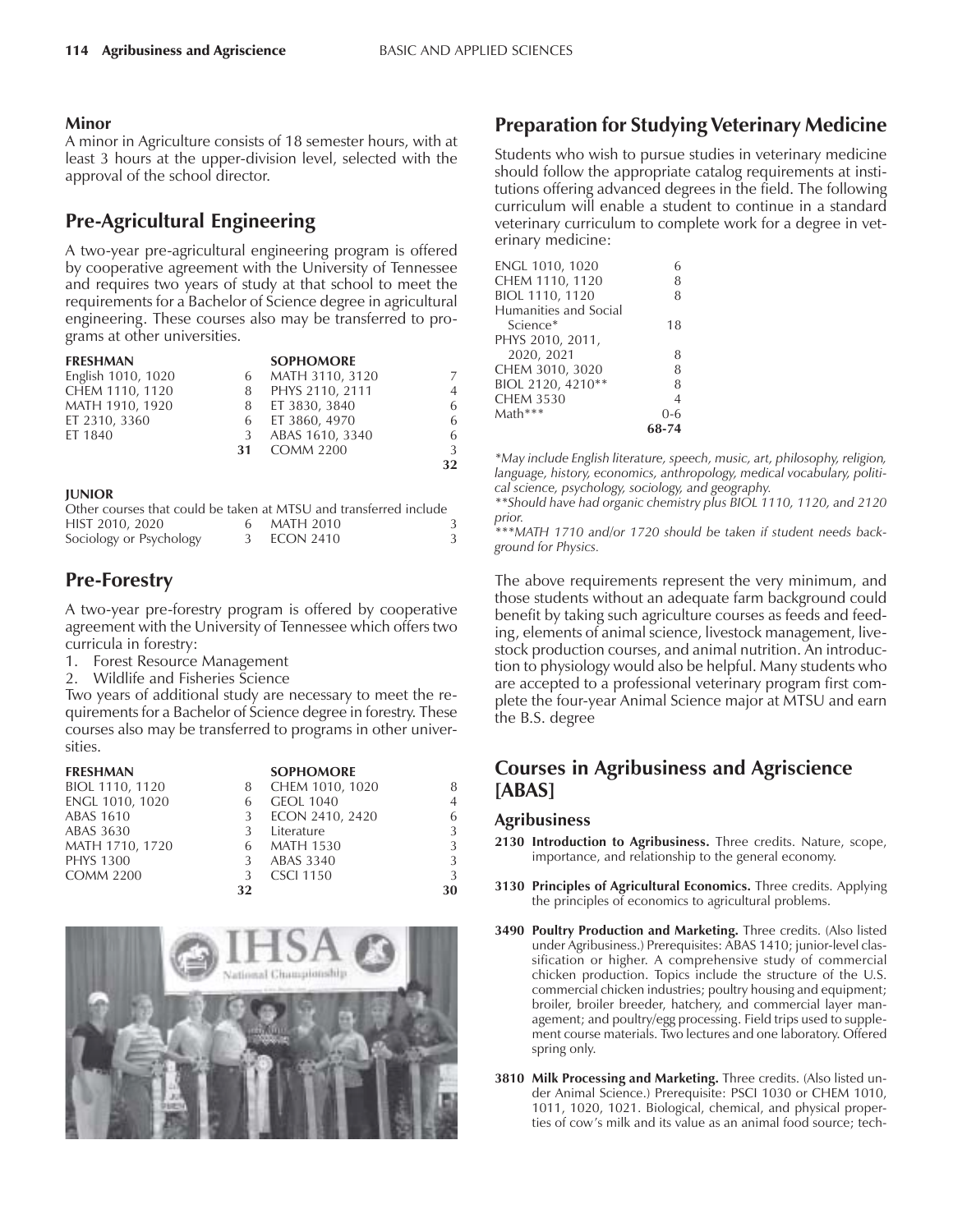niques of processing and marketing; governmental regulations; dairy arithmetic and laboratory testing.

- **4130 Agricultural Marketing and Price Analysis.** Three credits. Prerequisite: ABAS 3130 or approval of instructor. Agricultural prices and their relationship to production and marketing. Agricultural marketing systems, functions, institutions, and structural changes.
- **4140 Economics of Agribusiness Management.** Three credits. Prerequisite: ABAS 3130 or approval of instructor. Application of economic concepts to agribusiness firms.
- **4150 Agricultural Policy.** Three credits. Prerequisite: ABAS 3130. Agricultural policy in a democratic society; relationship of farm groups to public policy; types of agricultural programs and appraisal of their results.
- **4160 Agricultural Cooperatives.** Three credits. Prerequisite: ABAS 3130. Role of agricultural cooperatives in collective bargaining for farmers; historical development, economic organization, and structural aspects.
- **4180 Internship in Agribusiness.** Six credits. Prerequisite: Approval of instructor. In-depth practical experience in a specific area of agribusiness. NOT OPEN TO STUDENTS WHO HAVE RECEIVED CREDIT FROM ANOTHER SCHOOL INTERNSHIP COURSE.
- **4190 International Agriculture.** Three credits. Prerequisite: ABAS 3130. The effect of international trade on the U.S. agricultural industry.
- **4200 Fruit and Vegetable Marketing.** Three credits. (Also listed under Plant and Soil Science.) Prerequisites: PSCI 1030 and BIOL 1030 or approval of instructor. Basic biochemistry of respiration, handling techniques and practices, quality assessment and marketing of fruit and vegetable crops. Both domestic and international marketing of fruit and vegetable products discussed. Examines the economic impact of improper handling on both the local producer and the end user.
- **4810 The Food Industry.** Three credits. An overview from production to processing to marketing. Covers the current status of the world's largest employer, including where and how foods are produced, distributed, and marketed and where the industry is heading in the future.
- **4820 Principles of Food Processing.** Three credits. Prerequisite: PSCI 1030 or CHEM 1010, 1011, 1020, 1021. Principles used in the modern food industry, including thermal, refrigerated, frozen, and irradiation methods. Includes coverage of the techniques used to process major food commodities such as meats, cereal grains, and fats and oils.
- **4830 Food Quality Control.** Three credits. Prerequisites: PSCI 1030 and BIOL 1030 or approval of instructor. Quality control and sensory evaluation techniques utilized in food processing. Instrumental and physical methods of quality determination of raw and processed food products, hazard analysis and critical control point (HACCP), and quality philosophies employed in the industry. Sensory evaluation techniques and statistical analysis of evaluation results covered.

#### **Animal Science**

**1410 Elements of Animal Science.** Three credits. Overview of domestic animal species, including reproduction, genetics, feeding, management, and product marketing. Species include beef, dairy, horses, swine, sheep, goats, and companion animals.

- **2110 Basic Horsemanship.** One credit. Preparation and orientation for students interested in taking horse science courses with an animal handling component. Topics include facility safety, horse control and handling, grooming, saddling, daily care considerations, and facility maintenance. Class consists of one two-hour laboratory each week.
- 2400 Fundamentals of Horsemanship. Three credits. Concepts of applications of horse handling, particularly the riding horse. Understanding, communicating with, and influencing the equine athlete; development of basic control skills; development of balance and coordination; use of equipment. (First course in a three-part series.)
- **3040 Stable Management.** Three credits. Prerequisite: ABAS 2400 or approval of instructor. Management of a teaching and training stable and the preparation of horses and riders for the show ring.
- **3300 Equine Health.** Three credits. Familiarizes students with normal physiologic parameters and how to recognize and deal with health issues of horses. Topics include care of the pregnant broodmare, foal care, routine health maintenance, infectious diseases, commonly used medications, dentistry, lameness, neurological diseases, colic, parasites, ophthalmology, dermatology, reproduction, geriatrics, and alternative therapies.
- **3400 Horsemanship-Equitation.** Three credits. Prerequisite: ABAS 2400 or approval of instructor. Proper horseback riding, handling, mounting, and dismounting. Various gaits and proper equitation stressed. One lecture and two two-hour laboratory periods.
- **3410 Development of Horse Breeds.** Three credits. A review of the horse from the prehistoric era to present day with a focus on the development and contributions of horse breeds in the U.S. and state horse industry. Roles of breed associations, principles of genetics, selection of desired traits, genetic abnormalities associated with specific breeds, and matching breeds to disciplines discussed.
- **3420 Genetics of Domestic Livestock.** Three credits. Prerequisites: ABAS 1410; BIOL 1110, 1120; junior-level classification or higher. Basic principles of genetics, crossbreeding, inbreeding, and molecular genetics. Animal breeding topics include use of quantitative traits, prediction of breeding value, methods of selection, and genetic evaluations. Offered fall only.
- **3430 Horse Production.** Three credits. Prerequisite: ABAS 2110 or approval of instructor. Scientific principles relevant to production requirements of horses as related to exercise physiology and performance, growth, reproductive physiology and state, age, and clinical support. Facilities management, marketing, legal aspects of horse ownership, and career opportunities covered.
- **3440 Livestock Management.** Three credits. Prerequisite: ABAS 1410. Management practices for farm animal species. Practices include animal handling, restraint techniques, feeding, milking, castrations, identification methods, and herd health problems.
- **3450 Anatomy and Physiology of Domestic Animals.** Three credits. Prerequisites: BIOL 1110, 1120; ABAS 1410. The parts, functions, and anatomical relationships of various organs and systems of domestic animals.
- **3460 Farrier Science.** Three credits. Basic techniques in the science and art of making, fitting, and actual shoeing of horses accord-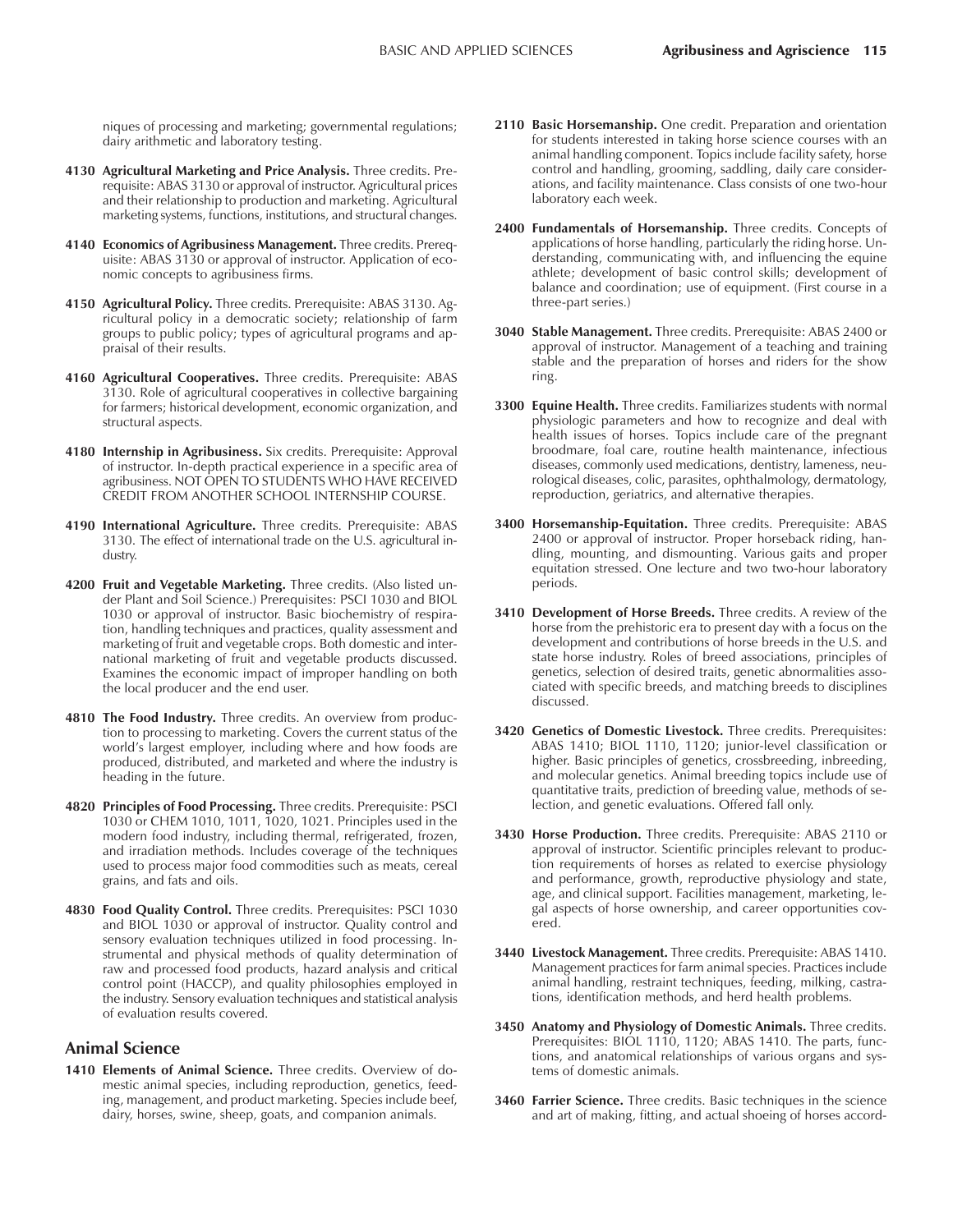ing to proper methods. One lecture and two two-hour laboratory periods. (Offered at irregular times in conjunction with the Division of Continuing Studies.)

- **3470 Beef Cattle Production.** Three credits. Prerequisites: ABAS 1410; junior-level classification or higher. Management practices essential for economic beef production including breeding, feeding, and herd health. Purebred, commercial, stocker, feedlot, and processing segments evaluated. Two lectures and one laboratory. Offered fall only.
- **3480 Swine Production.** Three credits. Prerequisites: ABAS 1410; junior-level classification or higher. Understanding management of the pig's environment and genetics to maximize profits. Includes nutrition, reproduction, genetics, housing, herd health, and management practices. Two lectures and one laboratory. Offered spring only.
- **3490 Poultry Production and Marketing.** Three credits. (Also listed under Agribusiness.) Prerequisites: ABAS 1410; junior-level classification or higher. A comprehensive study of commercial chicken production. Topics include the structure of the U.S. commercial chicken industries; poultry housing and equipment; broiler, broiler breeder, hatchery, and commercial layer management; and poultry/egg processing. Field trips used to supplement course materials. Two lectures and one laboratory. Offered spring only.
- **3500 Sheep Production.** Three credits. Genetics, nutrition, reproduction, and management practices essential for profitable sheep production.
- **3540 Dairy Production.** Three credits. Prerequisite: ABAS 1410; juniors and seniors only. Feeding and management, ruminant digestion, physiology of milk secretion, production testing and official records, sanitary regulations, handling and marketing of raw milk.
- **3810 Milk Processing and Marketing.** Three credits. (Also listed under Agribusiness.) Prerequisite: PSCI 1030 or CHEM 1010, 1011, 1020, 1021. Biological, chemical, and physical properties of cowís milk and its value as an animal food source; techniques of processing and marketing; governmental regulations; laboratory testing.
- **3900 Horses and Horsemanship.** Three credits. Basic requirements of horse ownership, care and associated expenses, inherent risks and safety around horses, and resources available in the horse industry. For non-horse-science majors.
- **4090 Equine Reproduction and Breeding.** Three credits. Prerequisites: ABAS 2110 and 3040 or 3430 or approval of instructor. Reproductive anatomy and physiology of the stallion and mare as they relate to modern breeding practices. Vocational training in semen handling, artificial insemination, and neonatal care. Two hours lecture and two hours laboratory.
- **4170 Equine Industry.** Three credits. Prerequisites: ABAS 2130 or 3130 and 3040 or approval of instructor. Operational strategies and management issues facing the equine enterprises. Financial, legal, and taxation issues pertaining to the U.S. and international equine industry.
- **4260 Behavior of Domestic Animals.** Three credits. Behavior aspects of raising and managing domestic animals to include equine, swine, goats, cattle, sheep, dogs, and cats. Communication, ingestive, sexual, social, aggressive, and abnormal behaviors emphasized.
- **4400 Advanced Horsemanship-Equitation.** Three credits. Prerequisites: ABAS 2400 and 3400 or approval of instructor. Advanced techniques of horseback riding at all position seats stressing proper equitation and coordination and refinement of techniques learned in previous courses.
- **4410 Animal Nutrition and Feeding.** Three credits. Prerequisites: ABAS 1410; CHEM 1020 or 1120; junior-level classification or higher. Advanced study of the processes of digestion and nutrient utilization in domestic animal species. Topics include monogastric and ruminant digestive anatomy and physiology; carbohydrate, lipid, protein, vitamin, and mineral utilization; feedstuff identification; practical computer-assisted feed formulation; and feeding management for agricultural animal species. Two lectures and one laboratory. Offered fall only.
- **4430 Internship in Animal Science.** Six credits. Prerequisite: Approval of instructor. In-depth practical experience in a specific area of animal science pertinent to the individual's interest. Students work with producers and agencies that have agreed to cooperate in the program and to provide adequate salary and guidance. NOT OPEN TO STUDENTS WHO HAVE RECEIVED CREDIT FROM ANOTHER SCHOOL INTERNSHIP COURSE.
- **4440 Equine Nutrition and Feeding.** Three credits. ABAS 1410 and CHEM 1010 and 1020 or approval of instructor. Equine digestion and utilization of nutrients, appropriate feeds and feeding management, and diseases with a nutritional component. Nutrient requirements for the horse at various stages, including maintenance, reproduction, growth, performance, age, and clinical support discussed.
- **4450 Techniques of Teaching Horsemanship.** Three credits. Prerequisites: ABAS 2400, 3400, and 4400 or approval of instructor. Basic techniques and methods used in teaching riding discussed and applied. Two-hour lecture and one two-hour laboratory.
- **4460 Behavior and Training of Horses.** Four credits. Prerequisites: ABAS 2400, 3400, 4400, or approval of instructor. The psychology, theory, and practice of training and behavior modification in horses. Students assigned a project horse for the semester. Two hours lecture and four hours laboratory.
- **4470 Advanced Beef Production.** Three credits. Prerequisite: ABAS 3470 or approval of instructor. In-depth analysis of various systems of beef production. Extensive field trips to cow-calf, feedlot, stocker, and purebred operations. Offered spring only.
- **4480 Selecting and Judging Horses.** Three credits. Individual parts, conformation, and gaits of the horse as they relate to selecting and judging horses for production, recreation, and sport.
- **4490 Livestock Evaluation.** Three credits. Prerequisite: Approval of instructor. Comparative evaluation of beef cattle, swine, sheep, and horses. Develops defense of placing through an organized set of reasons involving terms describing the animal's characteristics. Importance of these characteristics to the animal function stressed.
- **4510 Domestic Animal Reproductive Physiology.** Three credits. Prerequisites: ABAS 1410; BIOL 1110, 1120; junior-level classification or higher. Advanced study of the anatomy, physiology, and endocrinology of reproduction in domestic animal species. Topics include male and female reproductive anatomy, hormonal control of reproductive processes, reproductive development, the estrus cycle, male physiology, and lactation. Current techniques to control animal reproduction described. Two lectures and one laboratory. Offered spring only.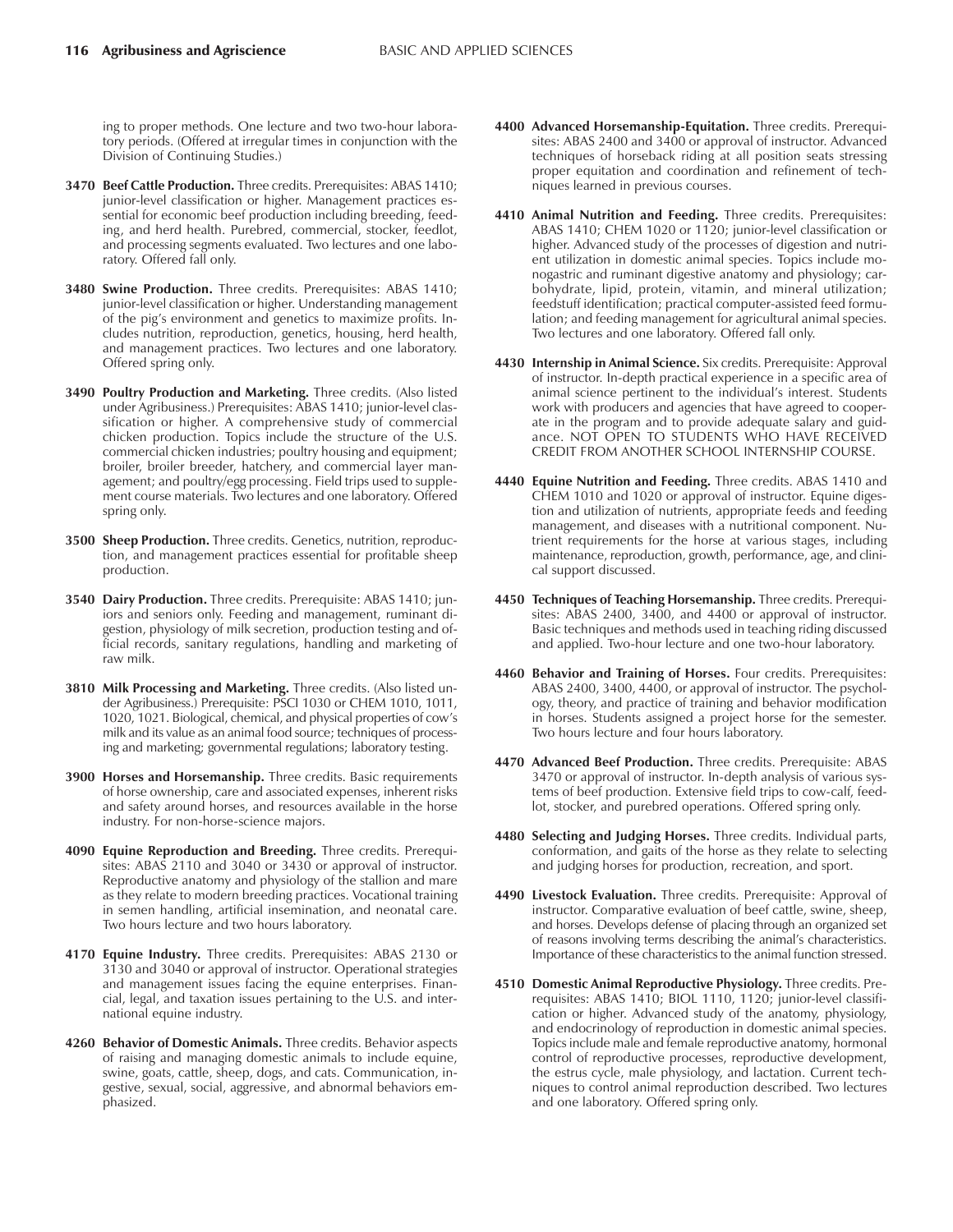- **4520 Companion Animals.** Three credits. A comprehensive study of dog and cat management. Topics include canine and feline history; selective breeding; functional anatomy; reproductive physiology and management; nutrition and feeding management; diseases and health management; behavior, communication, and training. Service role of the dog and cat highlighted. Offered fall only.
- **4540 Therapeutic Riding and Hippotherapy.** Three credits. Prerequisites: ABAS 2110 and 2400 or approval of instructor. Selection, training, and use of horses in therapeutic horse programs. Management of a therapeutic program also emphasized. Two one-hour lectures concurrent with two one-hour laboratories offered each week.
- **4580 Advanced Judging of Horses.** Three credits. Prerequisite: ABAS 4480. Systems of judging for current horse show disciplines and exercises for students who aspire to become professional judges. Ethics, contracts with management, and procedures for becoming a judge are part of focus.
- **4590 Dairy Cattle Judging.** Three credits. Ideal dairy cattle type and relationship to performance and longevity. Classification and evaluation according to type of the various breeds and comparative judging within the breed. Selection for genetic improvement.
- **4860 Meat Science and Technology.** Three credits. Prerequisites: ABAS 1410 and sophomore-level classification or higher. Selecting, inspecting, grading, fabricating, packaging, preserving, and cooking red meat products. Other topics include anatomy, structure, and composition of muscle, food safety, and microbiology. Offered spring only.
- **4980 Seminar in Horse Science.** Three credits. Familiarizes horse science majors with important current scientific investigation.

#### **Plant and Soil Science**

- **1610 Elements of Plant Science.** Three credits. Fundamental plant processes; plant tissues, structures, environment, growth, development, reproduction, and propagation.
- **3330 Field Crop Production.** Three credits. Economic importance, adaptation, origin, and history; botanical characteristics; cultural methods, uses, breeding, and pests of field crops.
- **3340 Soil.** Three credits. Physical, chemical, and biological properties. REQUIRED FOR ENVIRONMENTAL SCIENCE MAJORS.
- **3350 Soil Fertility and Fertilizer.** Three credits. Prerequisite: ABAS 3340. Use of fertilizer and liming materials in soil-plant relationships. Lecture/lab.
- **3360 Irrigation and Drainage.** Three credits. Prerequisite: ABAS 3340. Comparative evaluation and interpretation of irrigation and drainage systems; water supply development; interrelationships of the environment and plants; scheduling irrigation; examination of economic and legal factors. Lecture/lab.
- **3370 Soil Analysis.** Three credits. Prerequisite: ABAS 3340. Analysis of soils in laboratory. REQUIRED FOR ENVIRONMENTAL SCI-ENCE MAJORS. Lecture/lab.
- **3630 Forestry.** Three credits. Culture, conservation, management, and utilization of forest stands.
- **3640 Woody Landscape Plants.** Three credits. Distribution, characteristics, relationships, and adaptation of native and exotic trees shrubs, and vines for landscape use. One-hour lecture and fourhour lab.
- **3660 Vegetable Gardening.** Three credits. Principles of home and commercial vegetable production; adaptation, culture, fertility, diseases, and insects of vegetables.
- **3700 Agricultural Chemicals in Soil Environments.** Three credits. Prerequisites: BIOL 1110, 1120, and CHEM 1010, 1011, 1020, 1021 or approval of instructor. Characteristics, use, mode of action, degradation, and environmental impact of fertilizers and pesticides used in agriculture; environmental safeguards imposed by federal and state regulations on chemical use.
- **4200 Fruit and Vegetable Marketing.** Three credits. (Also listed under Agribusiness.) Prerequisites: PSCI 1030 and BIOL 1030 or approval of instructor. Basic biochemistry of respiration, handling techniques and practices, quality assessment and marketing of fruit and vegetable crops. Both domestic and international marketing of fruit and vegetable products discussed. Examines the economic impact of improper handling on both the local producer and the end user.
- **4300 Plant Protection.** Three credits. Prerequisite: ABAS 1610 or 4 hours of biology. Principles of protecting crop plants from damage by weeds, insects, diseases, and other biotic factors. Pest control by chemical, cultural, and biological methods with an emphasis on integrated pest management.
- **4310 Forage Crops.** Three credits. Adaptation, distribution, establishment, management, culture, and utilization of forage legumes and grasses.
- **4330 Turf Management.** Three credits. Prerequisite: ABAS 1610 or BIOL 1120. Establishment and management of turf grasses for lawns, golf courses, and parks.
- **4340 Soil Formation and Remediation.** Three credits. Prerequisite: ABAS 3340. The relation of climate, plant and animal life, geological formations, and land forms to soil genesis and remediation. Lecture/lab.
- **4350 Soil Survey and Land Use.** Three credits. Prerequisite: ABAS 3340 or approval of instructor. Soil properties used to determine suitability for land use. Lecture/lab.
- **4370 Soil and Water Conservation.** Three credits. Principles and practices of soil and water conservation in rural and urban environments. Lecture/lab.
- **4380 Interior Landscaping.** Three credits. Principles and practices of designing, installing, and maintaining landscapes in malls, public buildings, and other indoor environments.
- **4390 Urban and Sports Turf Soils.** Three credits. Prerequisites: ABAS 3340 and 4330. Describe, design, manage, and evaluate urban and sports turf soils. Lecture/lab.
- **4610 Arboriculture.** Three credits. Prerequisite: ABAS 1610 or BIOL 1120. The culture of trees, shrubs, and vines in the landscape. Planting, transplanting, fertilizing, irrigation, pruning, problem diagnosis, and damage repair included.
- **4620 Greenhouse Management.** Three credits. Prerequisite: ABAS 1610 or BIOL 1120. Analysis of soils, fertilizers, irrigation tech-